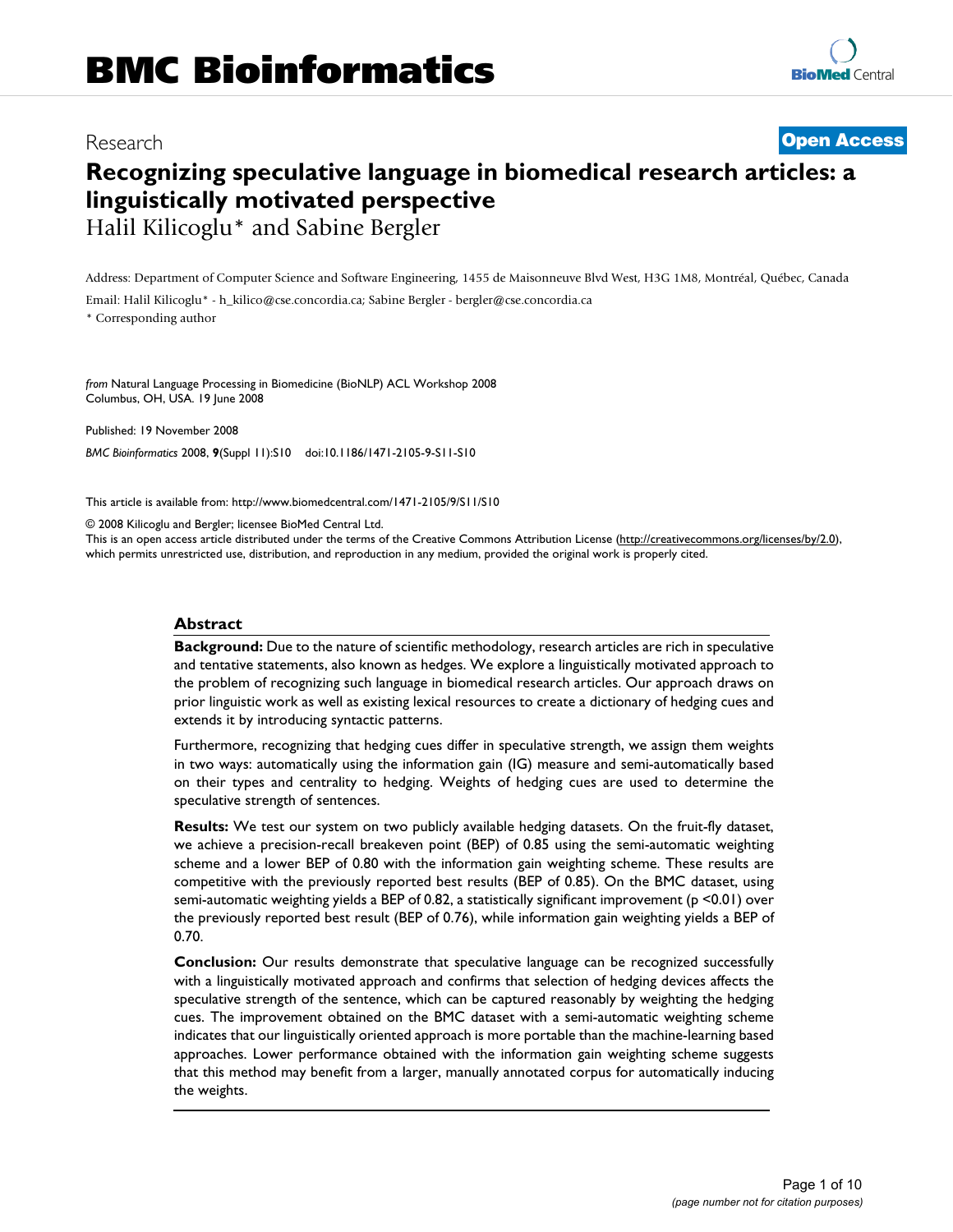# **Background**

Scientific method involves making hypotheses, experimenting, and reasoning to reach conclusions, which are often tentative and provisional. Scientific writing, particularly in biomedical research articles, reflects this, as it is rich in speculative statements (hedges). Most text processing systems ignore hedging and focus on factual language (assertions). Although assertions, or even mere co-occurrence of terms, may be sufficient for some information extraction and text mining applications, identifying hedged text is crucial, because hedging acts as a valence shifter, altering, and in some cases even reversing, factual statements.

For instance, the italicized fragment in example (1a) below implies a factual statement while example (1b) is considered speculative:

(1) (a) Each empty cell *indicates that* the corresponding TPase query was not used at the particular stage of PSI-BLAST analysis.

(b) The lack of Cut expression in wild-type ventral cells abutting the D-V boundary indicates *that* D-mib is required for Ser signaling by dorsal cells and acts in a nonautonomous manner to activate N in ventral cells.

These examples not only illustrate the phenomenon of hedging in the biomedical literature, they also highlight difficulties in recognizing hedges. The word *indicate* plays a different role in each example, acting as a hedging cue only in (1b). Hedging in the second sentence seems to be further marked by the subject of *indicate*, *The lack of Cut expression in wild-type ventral cells abutting the D-V boundary*.

The term hedging was introduced into the linguistic literature by Lakoff [1]. He proposed that natural language sentences can be true or false to some extent, contrary to the dominant truth-conditional semantics paradigm of the era. He was mainly concerned with how words and phrases, such as *mainly* and *rather*, make sentences fuzzier or less fuzzy. Palmer [2] identifies *epistemic modality*, which expresses the speaker's degree of commitment to the truth of propositions and is closely linked to hedging. He identifies three types of epistemic modality: *speculatives* express uncertainty, *deductives* indicate an inference from observable evidence, and *assumptives* indicate inference from what is generally known. He focuses mainly on the use of modal verbs in expressing these types. Chafe [3] uses the term *evidentiality* to describe the hedging phenomenon while adopting a narrower definition of hedges, referring only to the linguistic devices that indicate a less than perfect match between a piece of knowledge and a category, such as *about* and *sort of*. Hyland [4] provides a comprehensive account of hedging in scientific articles from a linguistic perspective. He views hedges as polypragmatic devices with an array of purposes (e.g., weakening the force of statement, expressing deference to the reader, signaling uncertainty) and proposes a fuzzy model in which he categorizes scientific hedges by their pragmatic purpose, such as content-oriented hedges, writer-oriented hedges and reader-oriented hedges. He also identifies the principal syntactic realization devices for different types of hedges, including epistemic verbs (verbs indicating the speaker's mode of knowing), adverbs and modal auxiliaries and presents the most frequently used members of these types based on analysis of a corpus of molecular biology articles. He finds that hedges are similarly distributed between abstracts and full-text and that they are most frequent in Results and Discussion sections of scientific articles. DiMarco and Mercer [5] study the intended communicative purpose (dispute, confirmation, use of materials, tools, etc.) of citations in scientific text and show that hedging is used more frequently in citation contexts.

From an NLP perspective, hedging remains an understudied phenomenon. In their investigation of event recognition in news text, Saurí et al. [6] address *event modality* at the lexical and syntactic level by means of SLINKs (subordination links), some of which ("modal", "evidential") indicate hedging. They use corpus-induced lexical knowledge from TimeBank (Pustejovsky et al. [7]) and standard linguistic predicate classifications, and rely on a finitestate syntactic module to identify subordinated events based on the subcategorization properties of the subordinating event.

For the medical field, Friedman et al. [8] discuss uncertainty in radiology reports and their natural language processing system assigns one of five levels of certainty to extracted findings. More recently, there has been increasing interest in the speculative aspect of biomedical text [9- 14]. Some of these studies [9-11,14] focus on issues regarding annotating speculation and approach the problem of recognizing speculation as a text classification problem (speculative vs. non-speculative sentences), using machine learning techniques with variants of the well-known "bag-of-words" approach [9,10,13] or simple substring matching [9]. Light et al. [9] obtain slightly better accuracy with substring matching than with an SVM classifier. Medlock and Briscoe [10] extend Light et al.'s work by creating a publicly available hedging dataset and use weakly supervised learning with an SVM classifier to improve to a recall/precision break-even point (BEP) of 0.76, from a BEP of 0.60 obtained using Light et al.'s substring matching method as the baseline. They note that their learning models are unsuccessful in identifying assertive statements of knowledge paucity, generally marked syntactically rather than lexically. Szarvas [13]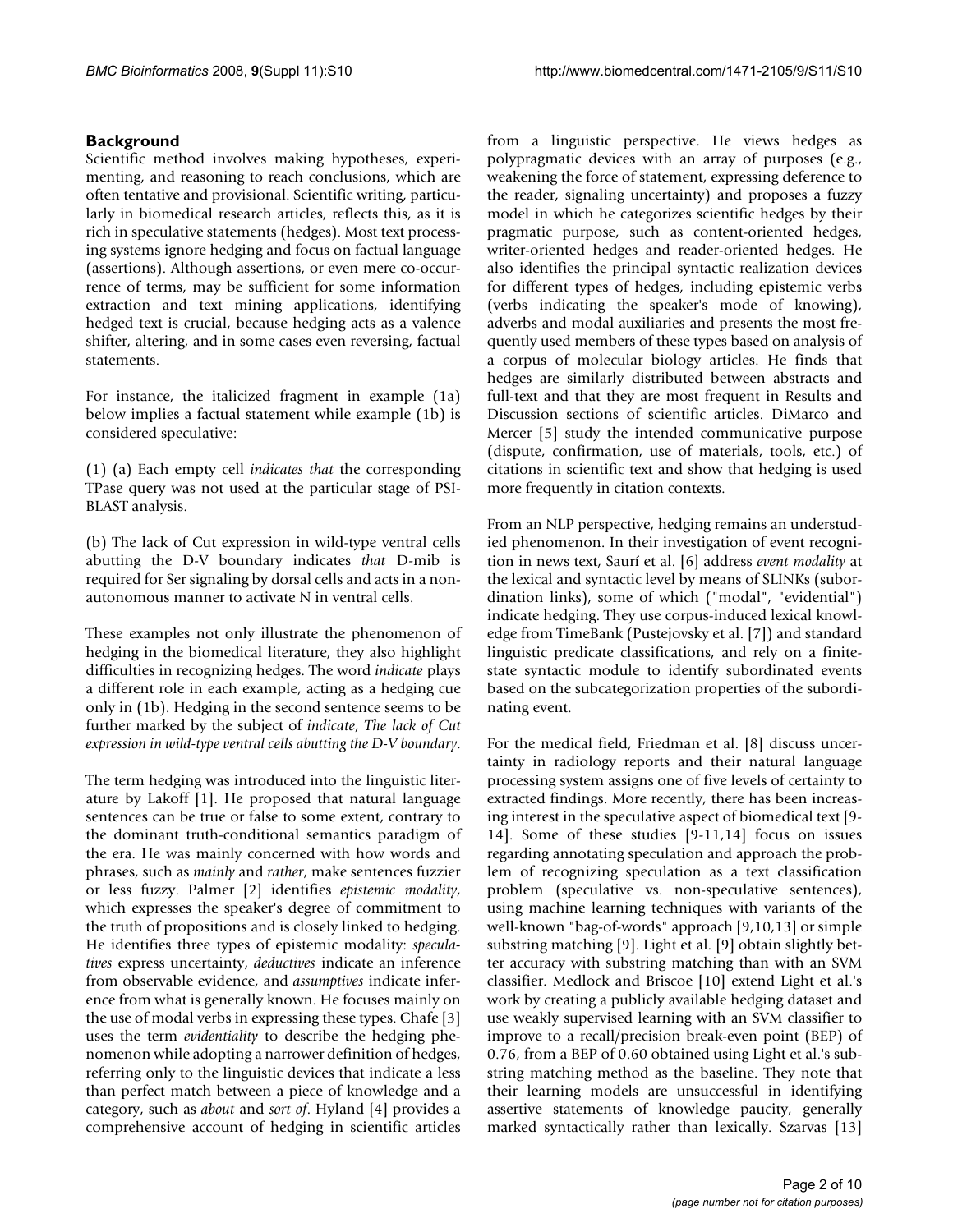extends the work of Medlock and Briscoe by performing feature selection, using bi- and trigrams and exploiting external dictionaries. In addition to biomedical research articles, he investigates hedging in radiology reports and finds that they contain mainly unambiguous lexical hedging cues, while scientific articles more commonly contain multi-word hedging cues. Using Medlock and Briscoe's dataset, he obtains a BEP of 0.79 with feature selection and further improves on this result filtering features manually and using external dictionaries (BEP of 0.85). He reports relatively poor results on biomedical articles from a different source (BEP of 0.76) concluding that the portability of hedge classifiers is limited.

A limitation of these machine-learning based approaches is that they do not consider the more complex and subtle ways hedging can occur in biomedical research articles. In example (2), for instance, hedging is achieved in combination with reference to experimental results (*We* ... *show that* ... *indicating*) and the prepositional phrase *to our knowledge*:

(2) We further show that D-mib is specifically required for Ser endocytosis and signaling during wing development indicating for the first time to our knowledge that endocytosis regulates Ser signaling.

Some annotation studies aim to identify the scope of and the type of information expressed by hedging. For instance, Wilbur et al. [11] recognize that factual information mining is not sufficient and present an annotation scheme in which they propose five qualitative dimensions to characterize scientific sentences, including two that concern hedging: certainty (0–3) and evidence (E0–E3). Szarvas et al. [14] present the BioScope corpus, which consists of medical and biological texts annotated for negation and speculation together with their linguistic scope. Thompson et al. [12] categorize phrases expressing epistemic modality in biomedical text according to the type of information expressed (e.g., level of certainty, point of view, knowledge type) and test the scheme with a small annotation experiment.

### *Overview*

This paper extends previous work through linguistically motivated techniques. Syntactic structures, in particular, are given special attention. Hyland [4] provides the basic linguistic underpinnings for our study. Our goals are similar to those outlined in Light et al. [9], Medlock and Briscoe [10] and Szarvas [13]; however, we propose that a more linguistically oriented approach can enhance recognition of speculative language, as well as provide the basis for addressing the semantics of speculative language.

We identify lexical hedges from a set of core lexical surface realizations identified in Hyland [4], augmenting this set through analysis of a training set of 521 sentences, 213 of which are speculative. To capture more complex strategic hedges, we identify syntactic patterns that commonly indicate hedging. Furthermore, we identify lexical cues and syntactic patterns that strongly suggest non-speculative contexts ("unhedgers").

We then expand the set of lexical hedging and "unhedging" cues using WordNet [15] and the UMLS SPECIALIST Lexicon [16]. Recognizing that "not all hedges are created equal", we explore quantifying the strength of the hedging cues and patterns with two different methods: semi-automatic (SA) weighting, inspired by the discussion of hedging cues in Hyland [4] and information gain (IG) weighting, based on the information gain measure frequently used in machine learning as a term goodness criterion [17]. We also describe the strengthening or weakening effect of certain syntactic structures on lexical hedging cues. We evaluate our system on two publicly available datasets annotated for hedging.

# **Methods**

# *Data*

In our experiments, we use two datasets. One of these datasets is the publicly available hedge classification dataset [10] available at [18], which consists of a manually annotated test set of 1537 sentences (380 speculative) extracted from six full-text articles on *Drosophila melanogaster* (fruit-fly) and a training set of 13,964 sentences (6423 speculative) automatically induced using a probabilistic acquisition model. These sentences are from a pool of 300,000 sentences randomly selected from an archive of 5579 full-text articles. We refer the reader to [10] for details on the annotation guidelines. Good interannotator agreement is reported on the test set (original *Cohen's kappa* value (κ) of 0.93 and corrected value of 0.98). This dataset is referred to as the fruit-fly dataset in the rest of this paper.

While a probabilistic model for training data acquisition is suitable for the type of weakly supervised learning approach described in [10], it does not yield a representative data sample, because it is noisy and biased towards the hedging cues used as seed terms (*suggest*, *likely*). Their manually annotated test set, however, is valuable for our purposes and is used as one of the test sets here. For a training set, the first author (HK) manually annotated a separate training set of 521 sentences (213 speculative) randomly selected from the pool of sentences in the fruitfly dataset, using the annotation guidelines provided in [10].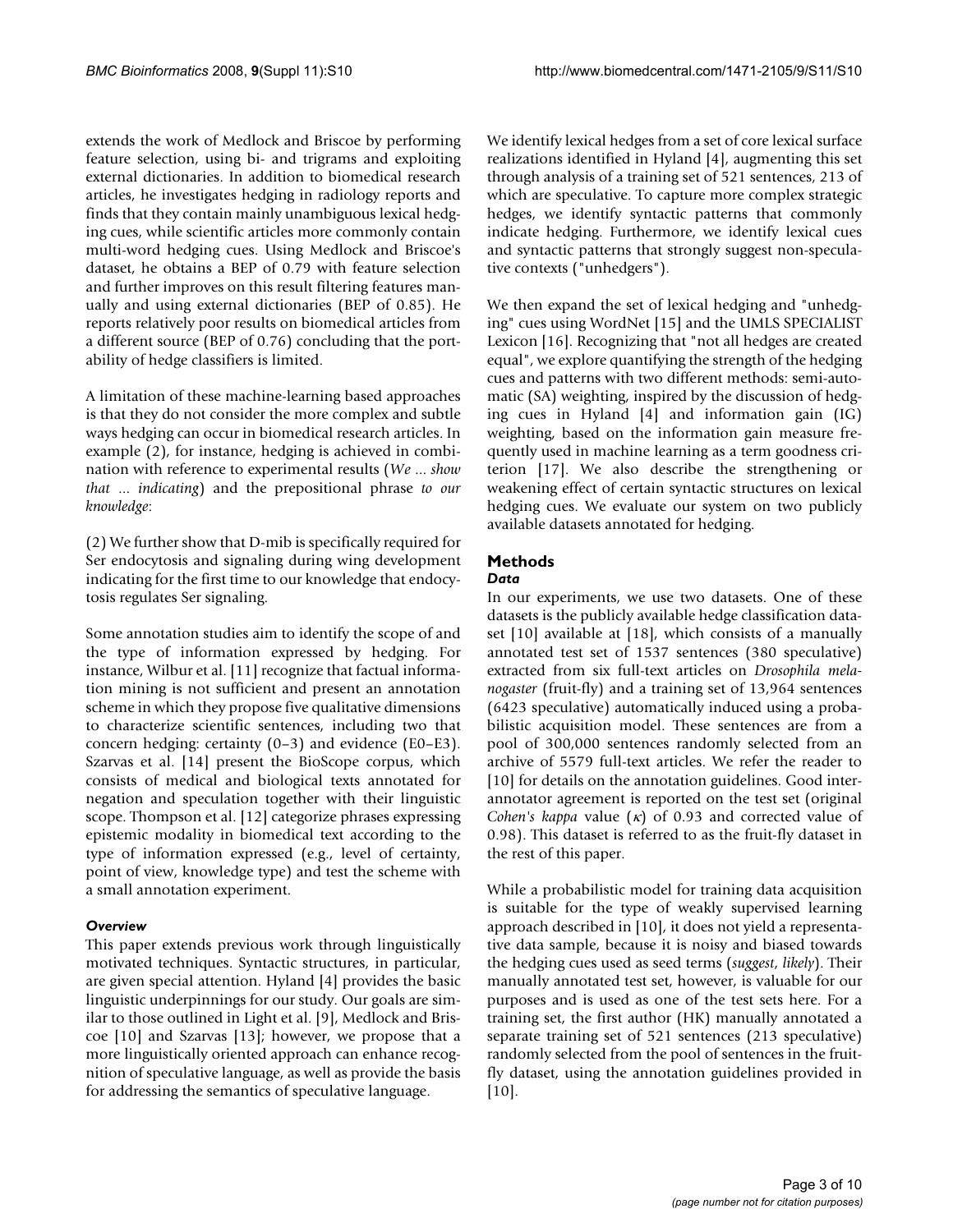Despite being admittedly small, the training set seems to provide a good sample, as the distribution of surface realization features (epistemic verbs (30%), adverbs (20%), adjectives (16%), modal verbs (23%)) corresponds roughly to that presented in Hyland [4].

In addition to the fruit-fly test set, we tested our system on a recent publicly available hedging dataset [13] available at [19] to determine the portability of our system. This dataset consists of 4 full-text articles published in BMC Bioinformatics and manually annotated according to the guidelines provided in [10]. There are a total of 1087 sentences in this dataset, 190 of which are speculative. We refer to this dataset as the BMC dataset for the rest of this paper.

# *Core surface realizations of hedging*

Hyland [4] categorizes surface realizations of hedging in scientific articles into two classes: lexical and non-lexical features. Lexical features include modal auxiliaries (*may* and *might* being the strongest indicators), epistemic verbs, adjectives, adverbs and nouns. Some common examples of these feature types are given in Table 1.

Non-lexical hedges usually include reference to limiting experimental conditions, reference to a model or theory or admission to a lack of knowledge. Their surface realizations typically go beyond words and even phrases. An example is given in sentence (3), with hedging cues italicized.

(3) Whereas much attention has focused on elucidating basic mechanisms governing axon development, *relatively little is known* about the genetic programs required for the establishment of dendrite arborization patterns that are hallmarks of distinct neuronal types.

While lexical features can be exploited effectively by machine learning approaches, automatic identification of non-lexical hedges automatically requires syntactic and, in some cases, semantic analysis of the text. Our first step was to expand on the core lexical surface realizations identified by Hyland [4].

**Table 1: Examples of lexical surface realizations of hedging**

| <b>Feature Type</b>        | <b>Examples</b>                               |
|----------------------------|-----------------------------------------------|
| Modal auxiliaries          | may, might, could, would, should              |
| Epistemic judgment verbs   | suggest, indicate, speculate, believe, assume |
| Epistemic evidential verbs | appear, seem                                  |
| Epistemic deductive verbs  | conclude, infer, deduce                       |
| Epistemic adjectives       | likely, probable, possible                    |
| Epistemic adverbs          | probably, possibly, perhaps, generally        |
| Epistemic nouns            | possibility, suggestion                       |

# *Expansion of lexical hedging cues*

Epistemic verbs, adjectives, adverbs and nouns provide the bulk of the hedging cues. Although epistemic features are commonly referred to and analyzed in the linguistics literature, the widely used lexicons (e.g., WordNet [15] or, for verb classes, VerbNet [20]) do not systematically indicate epistemological status of the words. We explore inducing a hedging lexicon from the core lexical examples identified in Hyland [4] (a seed list of 63 hedging cues) and expanding it in a semi-automatic manner using two lexicons: WordNet [15] and UMLS SPECIALIST Lexicon [16].

The first step in expanding the hedging lexicon was to extract synonyms for each epistemic term in our seed list using WordNet synsets. We then removed those synonyms that did not occur in our pool of sentences, since they are likely to be quite uncommon words in scientific articles. Expanding epistemic verbs is somewhat more involved than expanding other epistemic types, as they tend to have more synsets, indicating a greater degree of word sense ambiguity (e.g., *assume* has 9 synsets). Based on the observation that an epistemic verb taking a clausal complement marked with *that* is a very strong indication of hedging, we stipulated that only the verb senses which subcategorize for a *that* complement would be considered. Expansion via WordNet resulted in 66 additional lexical features.

Next, we considered the case of nominalizations. Again, based on corpus analysis, we noted that nominalizations of epistemic verbs and adjectives are a common and effective means of hedging in molecular biology articles. The UMLS SPECIALIST Lexicon provides syntactic information, including nominalizations, for biomedical as well as general English terms. We extracted the nominalizations of words in our expanded dictionary of epistemic verbs and adjectives from the UMLS SPECIALIST Lexicon and discarded those that do not occur in our pool of sentences, resulting in an additional 48 terms. Additional five lexical hedging cues (e.g., *tend*, *support*) were identified via data analysis and further expanded using the methodology described above.

An interesting class of cues are terms expressing strong certainty ("unhedgers"). Used within the scope of negation, these terms suggest hedging, while in the absence of negation they strongly suggest a non-speculative context. Examples of these include verbs indicating certainty, such as *know*, *demonstrate*, *prove* and *show*, and adjectives, such as *clear*. These features were also added to the dictionary and used together with negation cues to recognize speculative sentences. The hedging dictionary contains a total of 190 entries.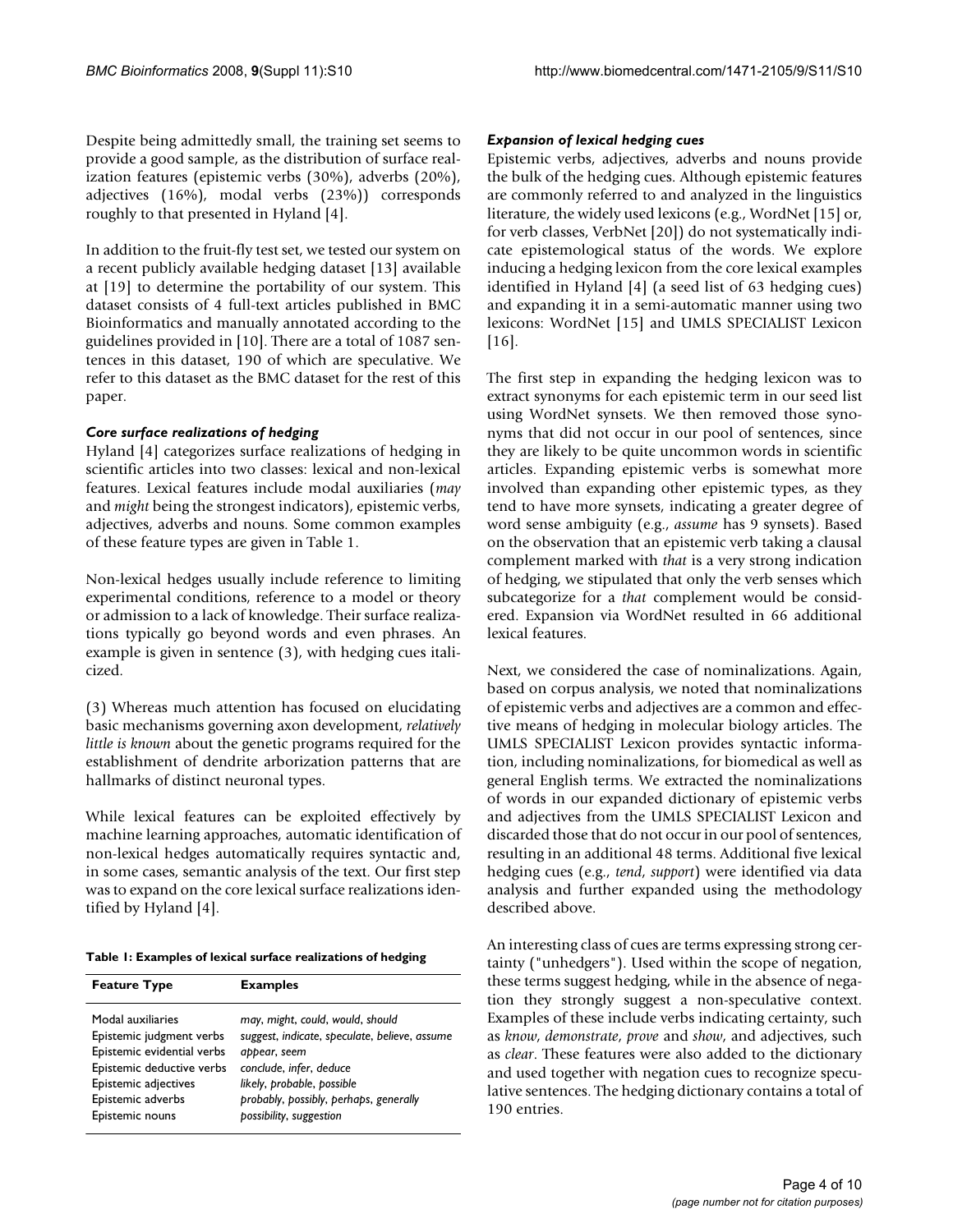#### *Quantifying hedging strength*

It is clear that not all hedging devices are equally strong and that the choice of hedging device affects the strength of the speculation. However, determining the strength of a hedging device is not trivial. The fuzzy pragmatic model proposed by Hyland [4] employs general descriptive terms such as "strong" and "weak" when discussing particular cases of hedging and avoids the need for precise quantification. Light et al. [9] report low inter-annotator agreement in distinguishing low speculative sentences from highly speculative ones.

From a computational perspective, it would be beneficial to quantify the strength of hedging cues to determine the confidence of the author in his or her proposition. To this end, we experimented with semi-automatic (SA) weighting and information gain (IG) weighting schemes. Additionally, we accumulate the weights of the hedging cues found in a sentence to assign an overall hedging score to each sentence. This is motivated by the observation in Hyland [4] that writers tend to combine hedges ("harmonic combinations") and the suggestion that scales of certainty and tentativeness could be constructed from these combinations.

#### *Semi-automatic (SA) weighting*

As a first step in accommodating noticeable differences in strengths of hedging cues, we assigned weights (1 to 5, 1 representing the lowest hedging strength and 5 the highest) to all hedging cues in our dictionary in a semi-automatic manner. The features in the initial seed list were assigned weights manually based on the discussion in Hyland [4]. For instance, he identifies modal auxiliaries, *may* and *might*, as strong prototypical hedging devices, and they were given weights of 5. On the other hand, modal auxiliaries commonly used in non-epistemic contexts (*would*, *could*) were assigned a lower weight of 3. Though not as strong as *may* and *might*, core epistemic verbs and adverbs are generally good hedging cues and therefore were assigned weights of 4. Core epistemic adjectives and nouns often co-occur with other syntactic features to act as strong hedging cues and were assigned weights of 3. Terms added to the dictionary via expansion were assigned a weight one less than their seed terms. For instance, the nominalization *supposition* has weight 2, since it is expanded from the verb *suppose* (weight 3), which is further expanded from its synonym *speculate* (weight 4), a core epistemic verb. The reduction in weights of certain hedging cues is aimed at reflecting their peripheral nature in hedging.

#### *Information gain (IG) weighting*

We also explored inducing the weights of hedging cues automatically from the training set. For this purpose, we used information gain (IG) measure, often employed in text classification for feature selection. The information gain of a feature *X* with respect to the class label *Y* is defined as "the reduction in uncertainty about the value of *Y* when the value of *X* is known" [17] and is given as

$$
IG(Y|X) = H(Y) - H(Y|X)
$$

where *H*(*Y*) is the uncertainty about the value of *Y* (the entropy of *Y*) and *H*(*Y*|*X*) is the uncertainty about the value of *Y* when the value of *X* is known (the conditional entropy of *Y* given *X*). *H*(*Y*) is formally defined as

$$
H(Y) = -\sum_{i=1}^{k} P(Y = \gamma_i) \log_2(P(Y = \gamma_i))
$$

and  $H(Y|X)$  as

$$
H(Y | X) = -\sum_{j=1}^{l} P(X = x_j) H(Y | X = x_j)
$$

where *X* and *Y* are discrete variables. Informally speaking, hedging cues that occur frequently in the speculative sentences but never in non-speculative sentences will have a higher IG weight. To be consistent with the SA weighting scheme, we normalized IG weights of hedging cues to between 1 and 5. The cues that do not appear in the training set are assigned an IG weight of 1.

#### *The role of syntax*

Data analysis reveals that various syntactic devices play a prominent role in hedging, both as hedging cues on their own and for strengthening or weakening effects. For instance, while some epistemic verbs do not act as hedging cues (or may be weak hedging cues) when used alone, together with a *that* complement or an infinitival clause, they become good indicators of hedging. A good example is *appear*, which often occurs in molecular biology articles with its non-speculative "come into sight" meaning (4a) but becomes a good hedging cue when it takes an infinitival complement (4b):

(4) (a) The linearity of the ommatidial arrangement was disrupted and numerous gaps *appeared* between ommatidia arrow.

(b) In these data a substantial fraction of both silent and replacement DNA mutations *appear* to affect fitness.

On the other hand, as discussed above, words expressing strong certainty ("unhedgers") are good indicators of hedging only when negated, and are strongly non-speculative otherwise.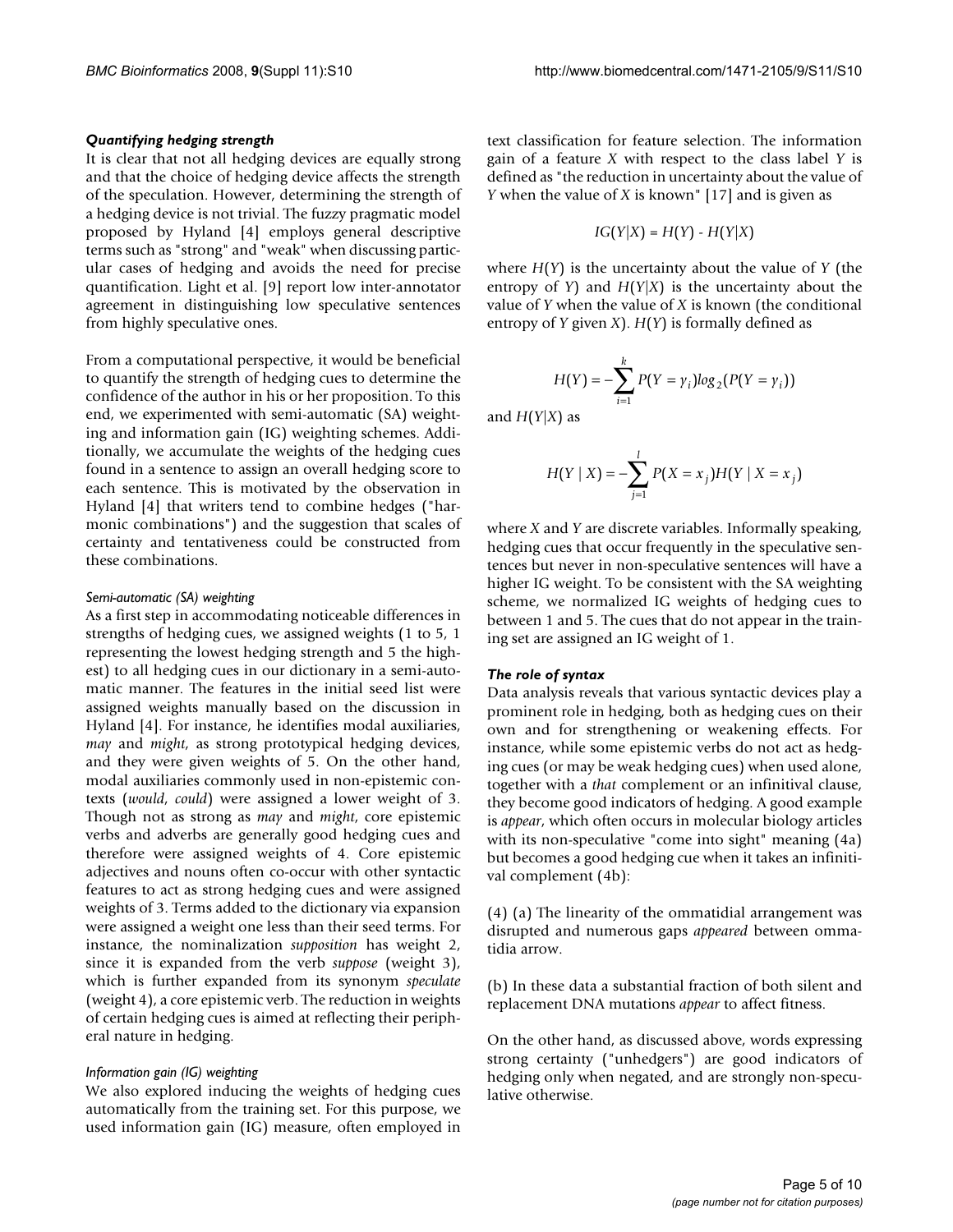We examined the training set and identified the most salient syntactic patterns that play a role in hedging and their contribution to hedging strength. These patterns and their effect on the overall hedging score are given in Table 2. Syntactic patterns may contribute to hedging strength in two ways: as a) conditional triggers and b) absolute triggers. As a conditional trigger, a syntactic pattern, or lack thereof, strengthens or weakens the lexical hedging cue that is involved in it; a strengthening syntactic pattern will increase the weight contributed by the cue, while a weakening pattern will decrease it. For instance, in example (4a) above, the absence of the infinitival complement will reduce the score contribution of *appear* by 1, resulting in a score of 3 instead of 4. On the other hand, the infinitival complement in example (4b) will increase the score contribution of *appear* by 1. In case of absolute triggers, the existence of a particular syntactic pattern is sufficient to render the sentence speculative (independent of any lexical hedging cues). One such case we identified is that of *whether* (*if*): it acts as a hedging cue when it introduces a clausal complement regardless of existence of any other hedging cue from the hedging dictionary. *whether* (*if*) was assigned a weight of 3 in SA weighting scheme.

To obtain the syntactic structures of sentences, we use the statistical Stanford Lexicalized Parser [21], which provides a full parse tree, in addition to part-of-speech tagging based on the Penn Treebank tagset. A particularly useful feature of the Stanford Lexicalized Parser is typed dependency structures extracted from phrase structure parses [22]. We use these typed dependency parses to identify clausal complements, infinitival clauses, and negation. For instance, the dependency relations in (5) below indicate a clausal complement marked with *that* and identify the second syntactic pattern in Table 2.

(5) *ccomp*(<*EPISTEMIC VERB*>,<*VB*>)

*complm*(<*VB*>,*that*)

In these dependency relations, *ccomp* stands for clausal complement with internal subject and *complm* stands for complementizer, *VB* indicates any verb.

## *Baseline methods*

We compared our system with two baseline methods. The first baseline method (baseline1) uses the substring matching method reported in Light et al. [9], which labels sentences containing one or more of the following as speculative: *suggest*, *potential*, *likely*, *may*, *at least*, *in part*, *possibl*, *further investigation*, *unlikely*, *putative*, *insights*, *point toward*, *promise and propose*. Similarly, the second baseline method (baseline2) uses substring matching, with the top 15 ranked term features determined using *P*(*spec*|*xj* ) in training and classification models (at smoothing parameter <sup>α</sup> = 5) reported in Medlock and Briscoe [10]: *suggest*, *likely*, *may*, *might*, *seems*, *Taken*, *suggests*, *probably*, *Together*, *suggesting*, *possibly*, *suggested*, *findings*, *observations*, *Given*.

# **Results**

We evaluate our method on the fruit-fly and BMC datasets, using basic information retrieval evaluation metrics: precision, recall, accuracy and  $F_1$  score. In addition, we measure the recall/precision break-even point (BEP), which indicates the point at which precision and recall are equal, to provide a comparison to results previously reported. Our system computes an overall hedging score for each sentence by summing up the weights of hedging indicators involved. We evaluate our system by using this overall score as threshold to control the precision/recall balance. To measure the statistical significance of performance differences between our system and the baseline methods, we use the binomial sign test.

# *Evaluation with the fruit-fly dataset*

The baseline methods yield the evaluation results given in Table 3 on the fruit-fly dataset. The evaluation results using SA weighting on this dataset are given in Table 4. Note that the highest overall hedging score we obtained with this weighting scheme is 16; however, we do not

| <b>Syntactic Pattern</b>                                            | <b>Effect on strength</b> |
|---------------------------------------------------------------------|---------------------------|
| <epistemic verb=""> to(inf) VB</epistemic>                          | $+1$                      |
| <epistemic verb=""> that(comp) VB</epistemic>                       | $+2$                      |
| Otherwise                                                           | - 1                       |
| <epistemic noun=""> followed by that(comp)</epistemic>              | $+2$                      |
| Otherwise                                                           | - 1                       |
| not <unhedging verb=""></unhedging>                                 | $+$                       |
| no not <unhedging noun=""></unhedging>                              | $+2$                      |
| no not immediately followed by <unhedging adverb=""></unhedging>    | $+1$                      |
| no not immediately followed by <unhedging ad ective=""></unhedging> | $+1$                      |
| whether if in a clausal complement context                          | 3(SA)<br>1.58(IG)         |

**Table 2: Syntactic patterns and their effect on hedging strength**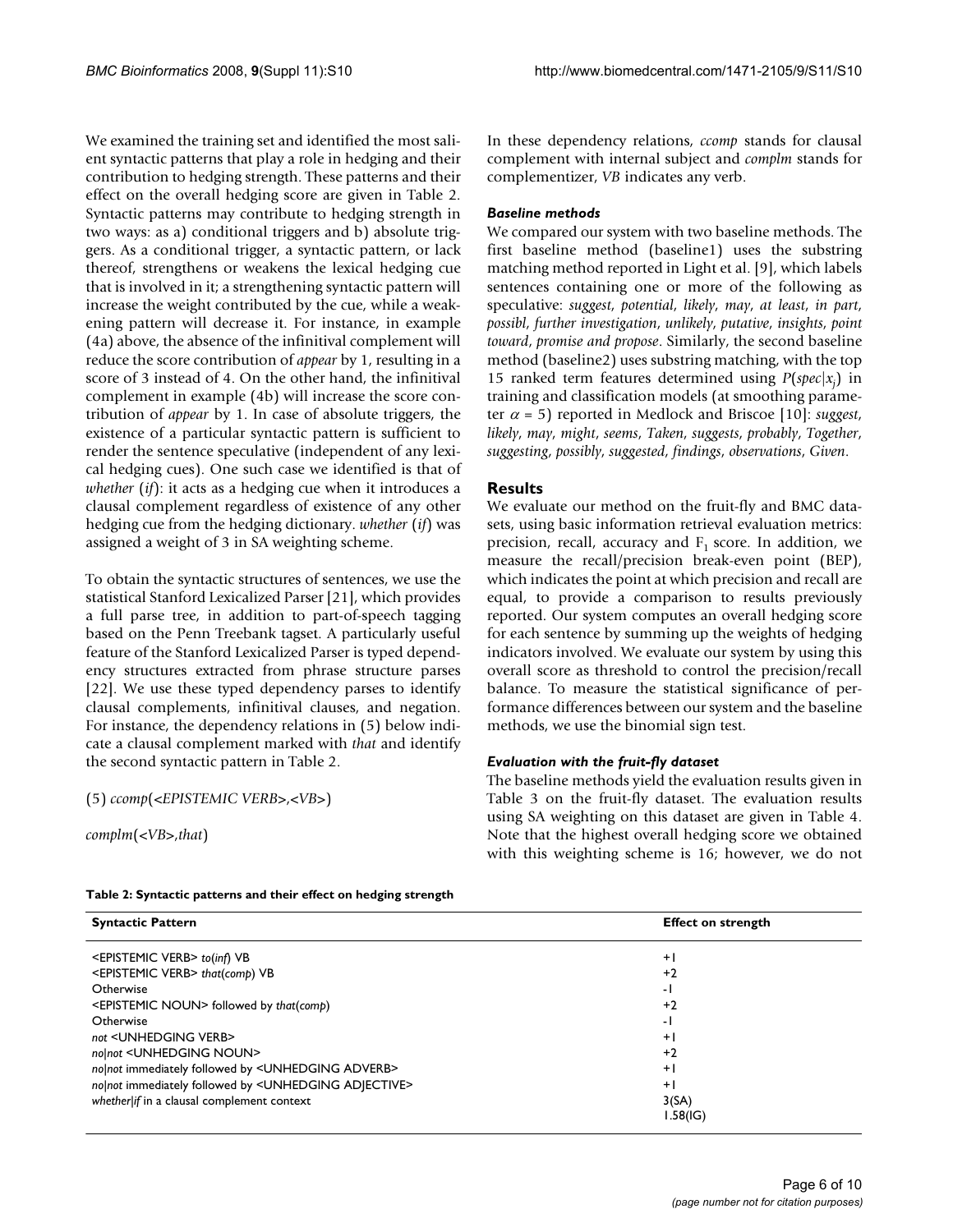| Table 3: Evaluation results of the baseline methods using the |  |  |
|---------------------------------------------------------------|--|--|
| fruit-fly dataset                                             |  |  |

| Method                       | <b>Precision</b> |      | Recall Accuracy F <sub>1</sub> score |      |
|------------------------------|------------------|------|--------------------------------------|------|
| baseline I (14 strings) 0.79 | 0.95             | 0.40 | 0.82                                 | 0.53 |
| baseline2 (15 strings)       |                  | 0.43 | 0.85                                 | 0.60 |

show the results for every possible threshold here for brevity.

Tables 3 and 4 show that the results obtained by our method with SA weighting improve on both baseline methods in terms of accuracy and  $F_1$  score. Increasing the threshold (thereby requiring more or stronger hedging devices to qualify a sentence as speculative) improves the precision while lowering the recall. The best accuracy and  $F_1$  score are achieved at threshold  $t = 3$ . At this threshold, the differences between the results obtained with our method and the baseline methods are both statistically significant at 0.01 level  $(p < 0.01)$ .

Performing the same experiment with IG weighting, we obtain the results given in Table 5. The highest overall hedging score in this case is 12.95. The best accuracy and  $F_1$  score are obtained with threshold t = 1.5. While the improvement over the baseline methods is less pronounced with this weighting scheme, the differences between the results obtained with this method at  $t = 1.5$ and the baseline methods are similarly both statistically significant  $(p < 0.01)$ .

With SA weighting, the best threshold  $(t = 3)$  provides roughly equal precision and recall, indicating a recall/precision BEP of approximately 0.85, a significant improvement over 0.76 achieved with a weakly supervised classifier [10] and a result roughly equivalent to that achieved with a weakly supervised classifier with feature selection and external dictionaries [13]. Despite being lower than that obtained with SA weighting, recall/precision BEP obtained with the IG weighting scheme (0.80) is still an improvement over those obtained with baseline methods and with the weakly supervised classifier [10].

**Table 4: Evaluation results from our system using SA weighting on the fruit-fly dataset**

| <b>Threshold</b> | <b>Precision</b> | Recall | Accuracy | F, score |  |
|------------------|------------------|--------|----------|----------|--|
|                  | 0.68             | 0.95   | 0.88     | 0.79     |  |
| $\mathcal{P}$    | 0.74             | 0.94   | 0.90     | 0.83     |  |
| 3                | 0.85             | 0.86   | 0.93     | 0.85     |  |
| 4                | 0.91             | 0.71   | 0.91     | 0.80     |  |
| 5                | 0.92             | 0.63   | 0.89     | 0.75     |  |
| 6                | 0.97             | 0.40   | 0.85     | 0.57     |  |
|                  |                  | 0.19   | 0.79     | 0.33     |  |
|                  |                  |        |          |          |  |

**Table 5: Evaluation results from our system using IG weighting on the fruit-fly dataset**

| <b>Threshold</b> | <b>Precision</b> | Recall | Accuracy | F <sub>1</sub> score |
|------------------|------------------|--------|----------|----------------------|
|                  | 0.66             | 0.89   | 0.86     | 0.76                 |
| 1.5              | 0.81             | 0.79   | 0.90     | 0.80                 |
| 2                | 0.83             | 0.69   | 0.89     | 0.75                 |
| 3                | 0.88             | 0.53   | 0.87     | 0.66                 |
| 5                | 0.98             | 0.25   | 0.81     | 0.40                 |
| 6                |                  | 0.13   | 0.79     | 0.24                 |

*Evaluation with the BMC dataset*

In addition to the fruit-fly dataset, we evaluated our system on the smaller BMC dataset. The evaluation results obtained using the baseline methods on this dataset are given in Table 6. The SA weighting scheme gives the evaluation results in Table 7. The highest overall hedging score obtained with SA weighting is 9. Tables 6 and 7 reveal that, on a different dataset, our system is able to give good results, with the best result again coming at threshold  $t = 3$ . Using the IG weighting scheme on this dataset, we obtain the results given in Table 8. The best result in this case is obtained with threshold  $t = 1.75$ . The highest hedging score obtained in this case is 10.90. For the best threshold  $(t = 3)$ , the SA weighting scheme provides close precision and recall figures, indicating a recall/ precision BEP of approximately 0.82. On the other hand, the IG weighting scheme gives relatively poor results on this dataset, providing an approximate BEP of 0.70. All recall/precision BEP scores are given in Table 9.

#### **Discussion**

Our results confirm that writers of scientific articles employ basic, predictable hedging strategies to soften their claims or to indicate uncertainty. Moreover, they demonstrate that these strategies can be captured using a combination of lexical and syntactic means. Furthermore, the results indicate that hedging cues can be gainfully weighted to provide a rough measure of tentativeness or speculation. For instance, a sentence with one of the highest overall hedging scores (ranked highest with SA weighting and fourth highest with IG weighting) is given in example (6):

(6) In one study, Liquid facets was *proposed* to target Dl to an endocytic recycling compartment *suggesting that* recycling of Dl *may* be required for signaling.

On the other hand, hedging is not strong in example (7), and both weighting schemes demonstrate this point (the sentence ranked second lowest with SA weighting and fourth lowest with IG weighting).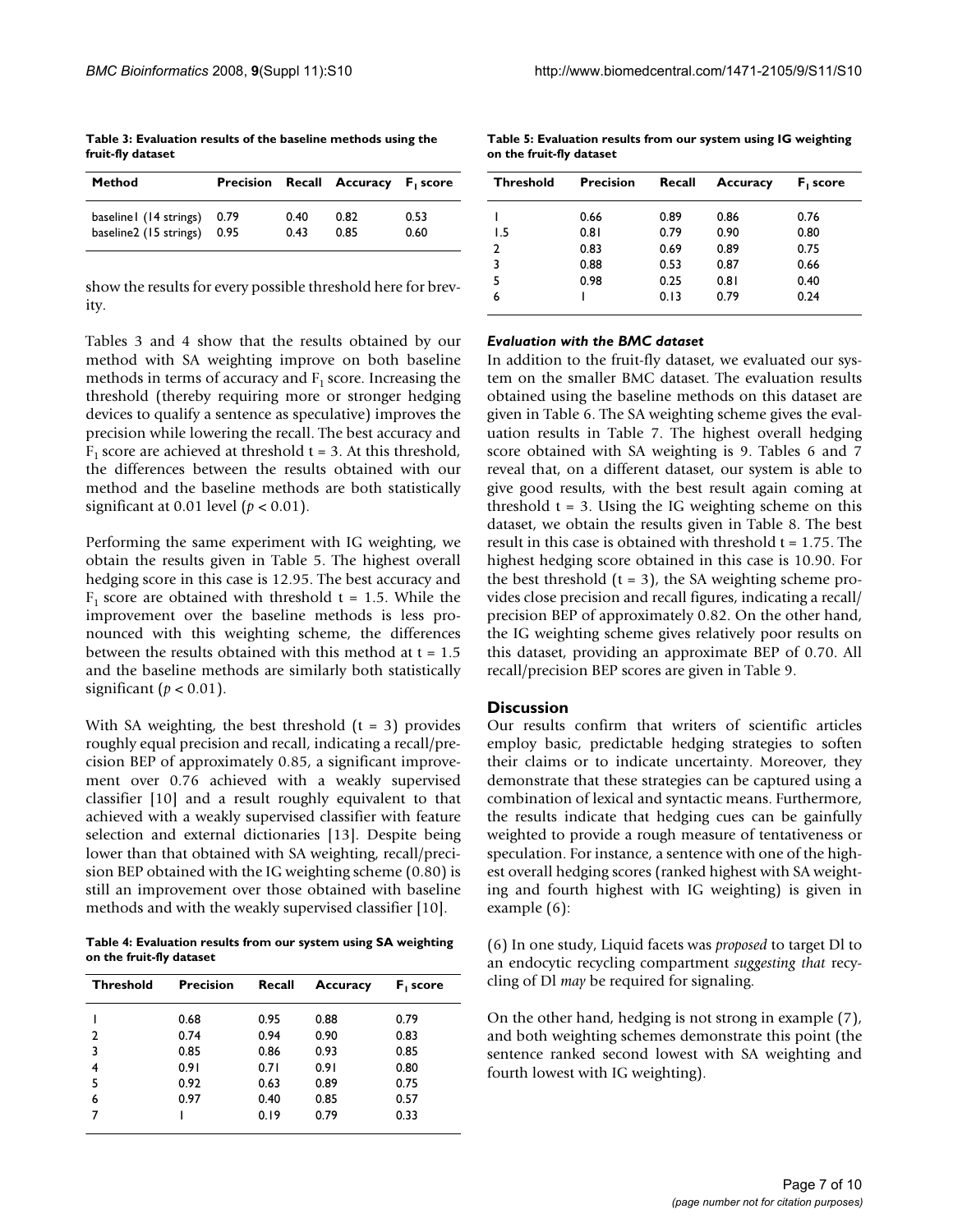| Table 6: Evaluation results of the baseline methods using the |  |  |
|---------------------------------------------------------------|--|--|
| <b>BMC</b> dataset                                            |  |  |

| Method                 | Precision |      | Recall Accuracy F <sub>1</sub> score |      |
|------------------------|-----------|------|--------------------------------------|------|
| baseline (14 strings)  | 0.65      | 0.52 | 0.87                                 | 0.58 |
| baseline2 (15 strings) | 0.83      | 0.47 | 0.89                                 | 0.60 |

(7) There is *no apparent* need for cytochrome c release in C. elegans since CED-4 does not require it to activate CED-3.

Overall, the SA weighting scheme gives better results. There may be two factors: First, even though information gain is a good indicator of the discriminatory power of a hedging cue for a given dataset, it may not act as a reliable measure of its overall hedging strength. For instance, *may* is assigned the highest weight by both SA and IG weighting, confirming the intuition that it is the prototypical hedging device in research articles; on the other hand, a strong epistemic verb like *speculate* is given a low IG weight, since it occurs infrequently in the training data set, albeit always in hedged sentences. This brings us to the second factor, that is, the size of the training dataset. It is irrelevant to SA weighting. On the other hand, a small training set makes it difficult to automatically induce weights based on the frequency of occurrence of hedging cues. In fact, in our training set, some hedging cues do not appear at all. It is reasonable to argue that a larger training set will yield a more accurate weighting scheme based on IG measure. However, the superior results obtained with SA weighting confirm our intuition that a weighting scheme relying on the particular semantic properties of the indicators is likely to capture the hedging strengths more accurately.

Comparison of results from the fruit-fly and BMC datasets shows that SA weighting provides relatively stable results across datasets. (BEP of 0.85 vs. BEP of 0.82). This is in contrast with the finding in [13] that hedging cues are task-specific and not portable, based on the results he obtains (BEP of 0.85 vs. BEP of 0.76) and points to the possibility that our system with SA weighting scheme is

**Table 7: Evaluation results from our system using SA weighting on the BMC dataset**

| <b>Threshold</b> | <b>Precision</b> | Recall | Accuracy | F, score |
|------------------|------------------|--------|----------|----------|
|                  | 0.58             | 0.96   | 0.87     | 0.73     |
| $\mathcal{P}$    | 0.66             | 0.94   | 0.90     | 0.77     |
| 3                | 0.80             | 0.85   | 0.94     | 0.82     |
| 4                | 0.83             | 0.65   | 0.92     | 0.73     |
| 5                | 0.95             | 0.56   | 0.92     | 0.70     |
| 6                | 0.97             | 0.35   | 0.89     | 0.52     |
|                  | 0.98             | 0.21   | 0.86     | 0.35     |
|                  |                  |        |          |          |

**Table 8: Evaluation results from our system using IG weighting on the BMC dataset**

| <b>Threshold</b> | <b>Precision</b> | Recall | Accuracy | F <sub>1</sub> score |
|------------------|------------------|--------|----------|----------------------|
|                  | 0.48             | 0.82   | 0.81     | 0.60                 |
| 1.5              | 0.66             | 0.74   | 0.89     | 0.70                 |
| 1.75             | 0.75             | 0.67   | 0.90     | 0.71                 |
| 2                | 0.75             | 0.65   | 0.90     | 0.70                 |
| 2.5              | 0.88             | 0.54   | 0.91     | 0.67                 |
| 5                | 0.97             | 0.35   | 0.89     | 0.52                 |

more generalizable than one based on machine learning techniques. It is also interesting to note that our system performs poorly on the BMC dataset with the IG weighting scheme (BEP of 0.70), suggesting that the portability of our system does not extend to this type of weighting.

#### *Error analysis*

Below, we discuss some of the common error types we encountered. Our discussion is based on evaluation at a hedging score threshold of 0, where existence of a single hedging cue is sufficient to label a sentence speculative.

Most of the false negatives produced by the system are due to syntactic patterns not addressed by our method. For instance, negation of "unhedgers" was used as a syntactic pattern; while this pattern correctly identified *know* as an "unhedger" in the following sentence, it did not recognize *little* as a negative quantifier, consequently labeling the sentence as non-speculative.

(8) *Little was known* however about the specific role of the roX RNAs during the formation of the DCC.

In fact, Hyland [4] notes that "negation in scientific research articles shows a preference for negative quantifiers (*few*, *little*) and lexical negation (*rarely*, *overlook*)." However, we have not encountered this pattern while analyzing the training set and have not addressed it. Nevertheless, our approach lends itself to incremental development and adding such a pattern to our rulebase is relatively simple.

Another type of false negative is caused by certain derivational forms of epistemic words. In the following example, the adjective *suggestive* is not recognized as a hedging cue, even though its base form *suggest* is an epistemic verb.

(9) Phenotypic differences are *suggestive* of distinct functions for some of these genes in regulating dendrite arborization.

More sophisticated lexicon expansion rules can be employed to handle these cases, such as WordNet's "derivationally related form" feature.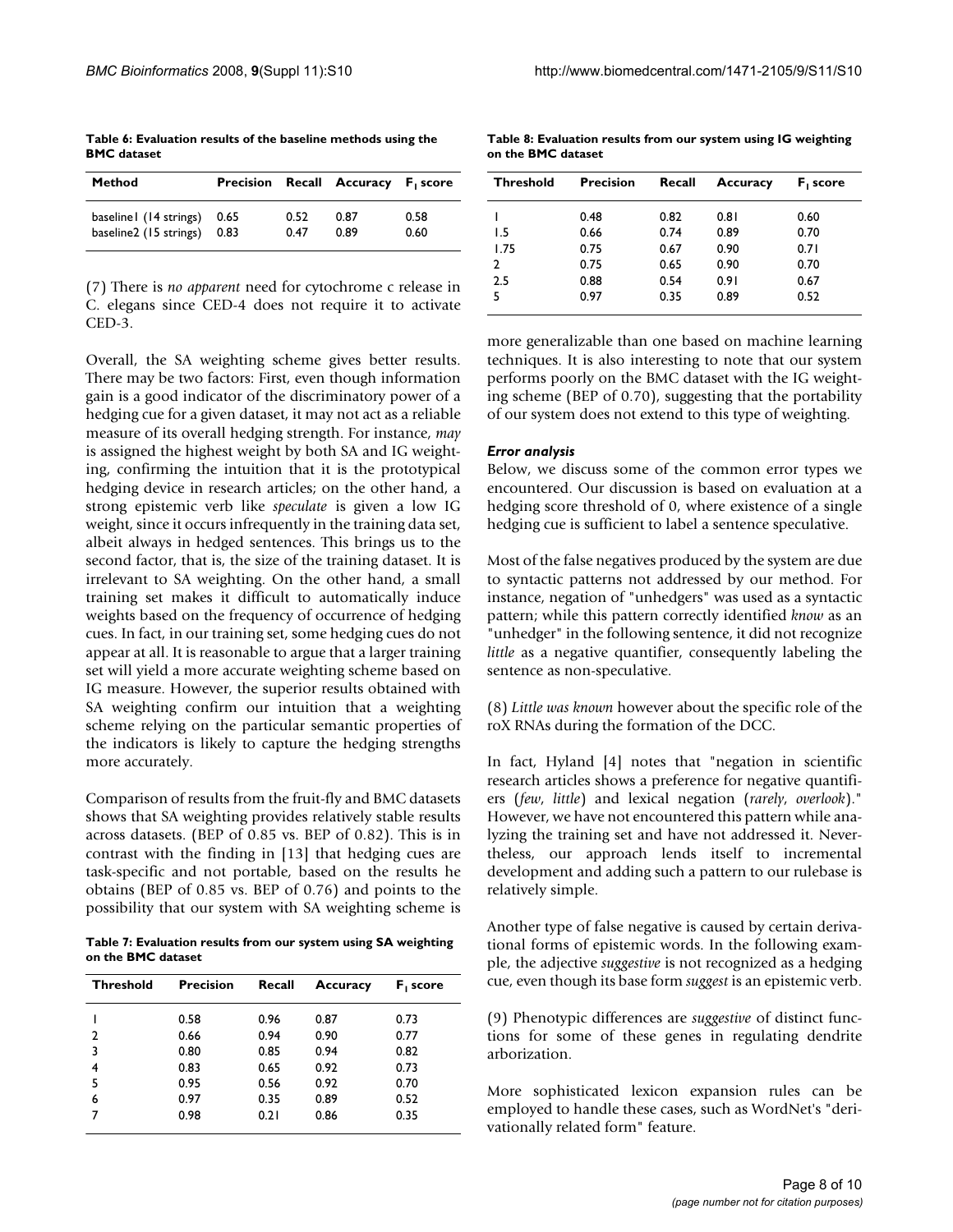| Method                                                | <b>Recall/Precision BEP</b> |
|-------------------------------------------------------|-----------------------------|
| baseline l                                            | 0.60                        |
| baseline2                                             | 0.76                        |
| Our system on the fruit-fly dataset with SA weighting | 0.85                        |
| Our system on the fruit-fly dataset with IG weighting | 0.80                        |
| Our system on the BMC dataset with SA weighting       | 0.82                        |
| Our system on the BMC dataset with IG weighting       | 0.70                        |

| Table 9: Recall/precision break-even point (BEP) results |  |  |  |  |
|----------------------------------------------------------|--|--|--|--|
|----------------------------------------------------------|--|--|--|--|

Even though the Stanford Lexicalized Parser is not customized for the biomedical domain, we found that, in general, it accurately identifies the limited number of syntactic patterns we are interested in. One of the rare errors caused by incorrect dependency relations is given in example (10):

(10) *Whether* the codon aligned to the inframe stop codon *is* a nonsense codon or not *was* neglected at this stage.

In this sentence, *aligned* rather than *is* is identified as the predicate of the clause introduced by *Whether*. Most of the false positives are due to word sense ambiguity of hedging cues. For instance, the modal auxiliary *could* is frequently used as a past tense form of *can* in scientific articles to express the role of enabling conditions and external constraints on the occurrence of the proposition rather than uncertainty or tentativeness regarding the proposition. Currently, our system is unable to recognize cases such as (11):

(11) Also we *could* not find any RAG-like sequences in the recently sequenced sea urchin lancelet hydra and sea anemone genomes, which encode RAG-like sequences.

Context around a hedging cue plays a role in these cases. First person plural pronoun (*we*) and/or reference to objective enabling conditions seem to be a common characteristic among false positive cases of *could*.

For cases such as *appear*, where the absence of strengthening complement clauses (*to*, *that*) lowers the hedging score, the threshold may be too high to render the sentence non-speculative. Rather than treating all epistemic verbs equally, a more appropriate approach would be to consider verb senses separately (e.g., *appear* should be effectively unhedged without a strengthening cue, while *suggest* should only be weakened).

Another type of false positives concern "weak" hedging cues, such as epistemic deductive verbs (*conclude*, *estimate*) as well as some adverbs (*essentially*, *usually*) and nominalizations (*implication*, *assumption*).

We have also seen a few controversial instances, which seem speculative on the surface, but were labeled nonspeculative. An example from the fruit-fly dataset is given in example (12):

(12) Caspases can also be activated with the aid of Apaf-1, which in turn *appears* to *be* regulated by cytochrome c and dATP.

# **Conclusion**

This paper presents experiments we conducted in recognizing speculative sentences. We draw on previous linguistic work, extend it via semi-automatic lexical acquisition methods and weighting of hedging cues. Using two datasets specifically annotated for speculation, we demonstrate that our linguistically oriented approach improves on or gives results competitive with the previously reported results. Semi-automatic weighting scheme captures the speculative strength of hedging cues more accurately.

Our next goal is to extend our work using a larger, more comprehensive corpus. This will allow us to identify other commonly used hedging strategies and refine and expand the hedging dictionary. A larger training corpus could also allow us to refine our weighting schemes.

While recognizing that a sentence is speculative is useful in and of itself, it seems more interesting and clearly much more challenging to identify speculative sentence fragments and the scope of hedging devices. We plan to move in this direction with the goal of characterizing the semantics of speculative language.

# **Competing interests**

The authors declare that they have no competing interests.

# **Authors' contributions**

HK conceived of the study, performed the analyses and programming, and drafted the manuscript. SB participated in the design of the study and helped draft the manuscript. Both authors read and approved the final manuscript.